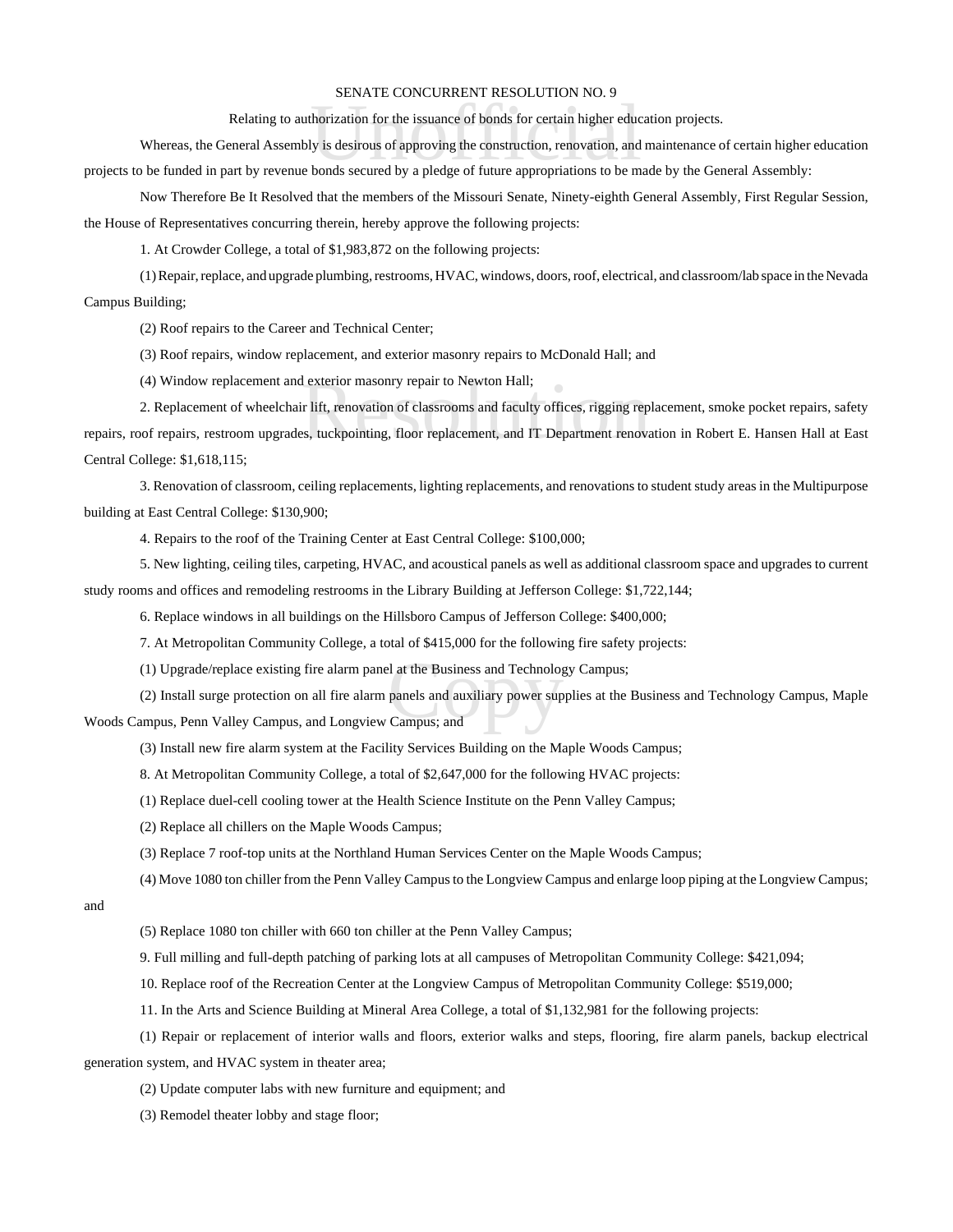- 12. Replace lighting system and update restrooms in the Robert E. Sechrest Field House at Mineral Area College: \$155,000;
- 13. Replace siding on the Public Safety Center/Law Enforcement Academy: \$100,000;
- ic Safety Center/Law Enforcement Academy: \$100,000;<br>lic Safety Center/Law Enforcement Academy: \$100,000;<br>en, and replacement of HVAC units in the North College C<br>e Academy Training Center at Mineral Area College: \$25.0 14. Interior remodel, new kitchen, and replacement of HVAC units in the North College Center at Mineral Area College: \$250,000
- 15. Replace the roof of the Fire Academy Training Center at Mineral Area College: \$25,000;
- 16. Replace the roof of the Continuing Education Building at Mineral Area College: \$20,000;
- 17. Replace the roof and insulation of the Maintenance and General Services Building at Mineral Area College: \$200,000;

18. Plumbing upgrades, window replacements, restroom renovations, HVAC system upgrades, elevator replacement, conference room

renovations, commons renovations, hallway renovations, and roof repairs at Moberly Area Community College: \$2,068,081;

- 19. For Geyer Hall at North Central Missouri College, a total of \$1,518,406 for the following projects:
- (1) Replacement of electrical, plumbing, and HVAC systems;
- (2) Tuckpointing, replacement of lighting, and replacement of windows;
- (3) Installation of a fire and storm alarm system; and
- (4) Installation of a new card access system and fiber optics;
- storm alarm system; and<br>l access system and fiber optics;<br>of Lincoln Hall at Ozarks Technical Community College: \$1,0 20. Replacement of the roof of Lincoln Hall at Ozarks Technical Community College: \$1,000,000;
- 21. Replacement of HVAC unit in multiple buildings at Ozarks Technical Community College: \$1,000,000;
- 22. Repair and replacement of parking lots at the Springfield Campus of Ozarks Technical Community College: \$500,000;

23. Repairs to the roofs of Graff Hall, Norman K. Meyers Building, Information Commons East, and the Industry and Transportation Technology Center at Ozarks Technical Community College: \$500,000;

24. Brick and exterior insulation and finishing system repairs to Graff Hall, Norman K. Meyers Building, Information Commons East, and the Industry and Transportation Technology Center at Ozarks Technical Community College: \$312,940;

25. Parking lot repairs at St. Charles Community College: \$1,127,612;

- 26. Replacement of HVAC equipment for the Campus Services Building at St. Charles Community College: \$800,000;
- 27. Replacement of kitchen equipment in the Student Center at St. Charles Community College: \$325,000;<br>28. Boiler replacement in the Campus Services Building at St. Charles Community College: \$100,000;<br>29. Equipping exteri
- 28. Boiler replacement in the Campus Services Building at St. Charles Community College: \$100,000;
- 29. Equipping exterior doors with accessibility buttons at St. Charles Community College: \$30,000;

30. Updating science labs at the Forest Park, Florissant Valley, and Meramec Campuses of St. Louis Community College: \$5,245,143;

31. Install new elevator and windows, stabilize building foundation, repair exterior steps, modify HVAC system, and modernize interior decor in the William C. Hopkins Student Services Center at State Fair Community College: \$699,724;

32. Replace roof and HVAC units, update restrooms, and repair exterior of the Potte-Ewing Agriculture Building at State Fair Community College: \$445,000;

33. Window replacement, HVAC modifications, and interior hallway repairs in Charles E. Yeater Learning Center at State Fair Community College: \$275,000;

34. Replace HVAC system and repair exterior stucco on the Daum Museum of Contemporary Art at State Fair Community College: \$100,000;

35. Roof repairs and flooring replacement in the Melita Day Child Development Center at State Fair Community College: \$75,000;

36. Foundation and floor repairs, restroom renovations, and HVAC system modifications in the Stauffacher Center for the Fine Arts at State Fair Community College: \$250,000;

37. Restroom and ventilation unit renovations in Marvin R. Fielding Technical Center at State Fair Community College: \$150,000;

38. Upgrade electrical systems, HVAC systems, and elevators, as well as repair roofs and exterior paints on the Westover Classroom Building, Crisp Technology Center, Tinnin Fine Arts Center, Education Building, and the Academic Resource Commons at Three Rivers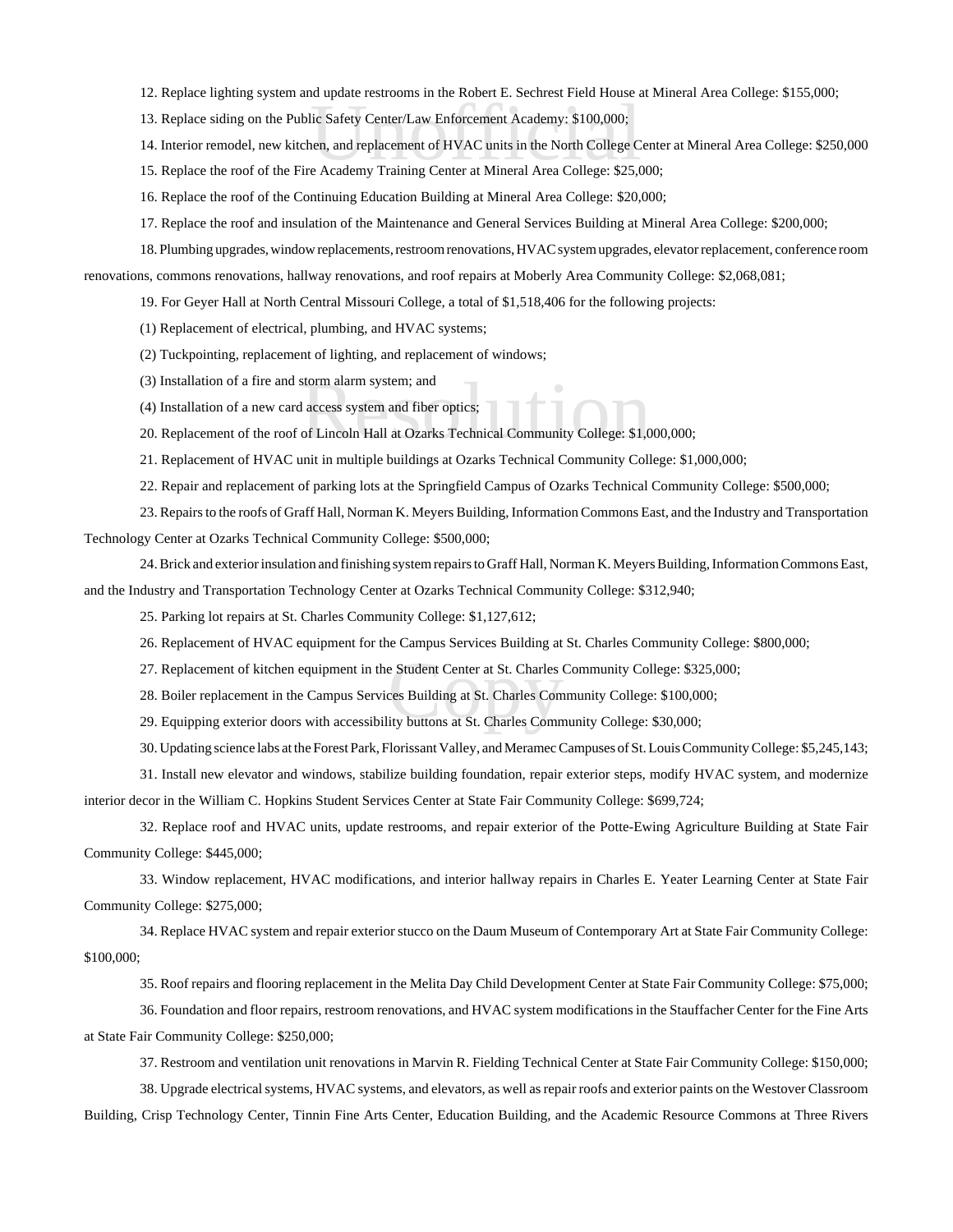## Community College: \$1,085,868;

king lots and sidewalks, and replace outer doors and key systems<br>or and repair foundation of the Vehicle and Power Center 39. Improve lighting, repair parking lots and sidewalks, and replace outer doors and key systems at Three Rivers Community College: \$815,000;

40. Replace central air compressor and repair foundation of the Vehicle and Power Center at State Technical College of Missouri: \$140,000;

41. Repair foundation of the Nilges Technology Center at State Technical College of Missouri: \$75,000;

42. Replace HVAC system in the Nilges Technology Center and replace compressors in the Automotive Technology Building at State Technical College of Missouri: \$200,000;

43. Replace floor coverings, lighting, windows, and doors as well as renovate bathrooms, paint interior walls, and upgrade the elevator in the Nilges Technology Center at State Technical College of Missouri: \$250,000;

44. Repair and seal parking lots on the Linn Campus of State Technical College of Missouri: \$300,000;

eplace damaged floor coverings, and repair courtyard concrete<br>
Silo (1984; Silo (1984; Silo 2014)<br>
Fig. classrooms, and exterior of the W. C. Morris Building<br>
Silo 2014 45. Restore exterior finish, replace damaged floor coverings, and repair courtyard concrete of the Information Technology Center at State Technical College of Missouri: \$106,984;

46. Renovation of laboratories, classrooms, and exterior of the W. C. Morris Building at the University of Central Missouri: \$12,262,520;

47. Upgrade electrical, plumbing, and fire alarm systems as well as replace mechanical equipment, address ADA requirements,

replace windows, and expand clinic space in the Grauel Building at Southeast Missouri State University: \$4,000,000;

48. For Crisp Hall at Southeast Missouri State University, a total of \$2,000,000 for the following projects:

(1) Replace mechanical, electrical, and plumbing systems;

(2) Replace interior finishes, roof, and windows;

(3) Remove hazardous materials; and

(4) Improve ADA compliance;

49. For Brandt Hall at Southeast Missouri State University, a total of \$3,000,000 for the following projects:<br>(1) Replace fire alarm, mechanical, electrical, and plumbing systems;<br>(2) Replace interior finishes, roof, windo

(1) Replace fire alarm, mechanical, electrical, and plumbing systems;

(2) Replace interior finishes, roof, windows, and storefront systems;

(3) Add fire suppression system; and

(4) Make renovations to improve ADA compliance;

50. Campus wide at Southeast Missouri State University, a total of \$1,082,458 for the following projects:

(1) Exterior facade improvements

(2) Replace mechanical, electrical, plumbing, and fire alarm systems;

(3) Address ADA requirements; and

(4) Replace windows and roofs and repair utility tunnel system;

51. Repair or renovate interior walls, flooring, lighting, ceiling, HVAC, fire suppression system, furniture, fixtures, and equipment in Ellis Hall at Missouri State University: \$7,581,818;

52. Upgrade electrical system, fire suppression system, HVAC, exterior masonry, parking lots, furniture, and equipment in the Post Office Building at Missouri State University: \$1,547,890;

53. Install fire alarm panels and sprinkler systems in Garnett Library, Putnam Student Center, and Looney Hall at Missouri State University: \$220,000;

54. Repair or renovate interior walls, doors, lighting, restrooms, HVAC, electrical equipment, plumbing, and fire suppression system in Hill Hall at Missouri State University: \$9,575,669;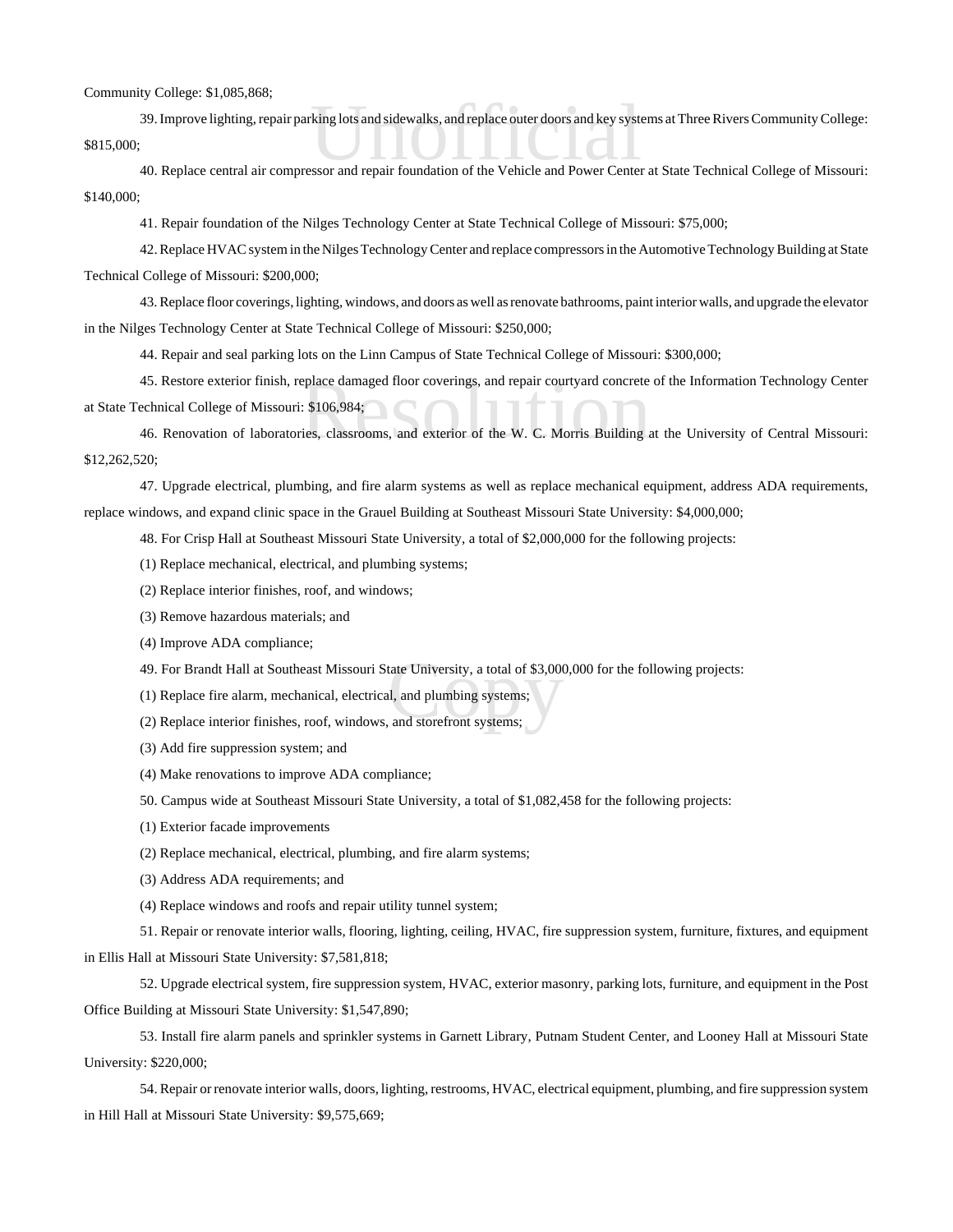55. Replace roofing systems and repair exterior masonry veneers, foundation, and spalling brick at Lincoln University: \$1,645,253;

al, plumbing, HVAC, and electrical systems in multiple build<br>at Lincoln University: \$2,393,887;<br>an State University. a total of \$9.209.822 for the following 56. Replace or repair mechanical, plumbing, HVAC, and electrical systems in multiple buildings as well as repair or renovate interior finishes in Young Hall and 601 Jackson at Lincoln University: \$2,393,887;

57. For Baldwin Hall at Truman State University, a total of \$9,209,822 for the following projects:

(1) Replacement of HVAC and fire alarm systems;

(2) Installation of new building control systems and fire sprinkler system;

(3) Address ADA and safety issues in auditorium and bathrooms;

(4) Replace lighting in offices, classrooms, and hallways; and

(5) Replace ceilings and carpet as needed;

58. For Northwest Missouri State University, a total of \$6,884,126 for the following projects:

(1) Electrical and HVAC system repairs in Everett W. Brown Hall, Martindale Hall, Ron Houston Center for the Performing Arts,

B. D. Owens Library, and John T. Rickman Electronic Campus Support Center; and

kman Electronic Campus Support Center; and<br>Administration Building, Colden Hall, Everett W. Brown Hall,<br>n Reynolds Hall and Missouri Southern State University: \$5,2: (2) Replace windows in the Administration Building, Colden Hall, Everett W. Brown Hall, and the Gaunt House;

59. Laboratory renovations in Reynolds Hall and Missouri Southern State University: \$5,228,422;

60. Repair or replace HVAC systems in Popplewell, Wilson, and Potter Halls at Missouri Western State University: \$2,150,000;

61. Replace intra-building fiber optic cables and access switches at Missouri Western State University: \$950,000;

62. Entryway repairs, window replacements, bathroom renovations, painting, ceiling repair and replacement, and flooring repair and replacement in Popplewell Hall, Hearnes Center, Eder Hall, Wilson Hall, Looney Complex, Potter Hall, and Murphy Hall at Missouri Western State University: \$1,710,951;

63. Hazmat remediation and upgrades to windows, HVAC, electrical system, plumbing, and finishes in the Vashon Center at Harris-Stowe State University: \$1,179,580;

ersity of Missouri - Columbia: \$<br>1 and install a fire suppression 64. Maintenance and repairs to the Henry Givens Administration building, AT&T Library, and the Emerson Performing Arts Center at Harris-Stowe State University: \$1,025,000;

65. Renovation of Lafferre Hall at the University of Missouri - Columbia: \$38,500,000;

66. Replace the elevator and cooling system and install a fire suppression system and additional stairwell in Stewart Hall at the University of Missouri - Columbia: \$12,530,236;

67. Renovate laboratories in the Spencer Chemistry and Biological Sciences Building at the University of Missouri - Kansas City: \$18,285,638;

68. Renovate laboratories in Schrenk Hall West at Missouri University of Science and Technology: \$12,076,451;

69. Renovation of Benton Hall at the University of Missouri - St. Louis: \$13,625,415; and

Be It Further Resolved that the members of the Missouri General Assembly state the intent of the General Assembly, during each fiscal year of the state during the term of such revenue bonds, to appropriate funds sufficient to pay the debt service on such revenue bonds; and

Be It Further Resolved that the members of the Missouri General Assembly authorize and direct the Office of Administration and such other state departments, offices and agencies as the Office of Administration may deem necessary or appropriate to:

1. Assist the staff and advisors of the various state agencies in implementing the projects and in issuing such revenue bonds for the state's share of the project costs; and

2. Execute and deliver documents and certificates related to such revenue bonds consistent with the terms of this concurrent resolution; and

Be It Further Resolved that revenue bonds issued due to the increase of cap amounts in section 8.665 occurring on August 28, 2014,